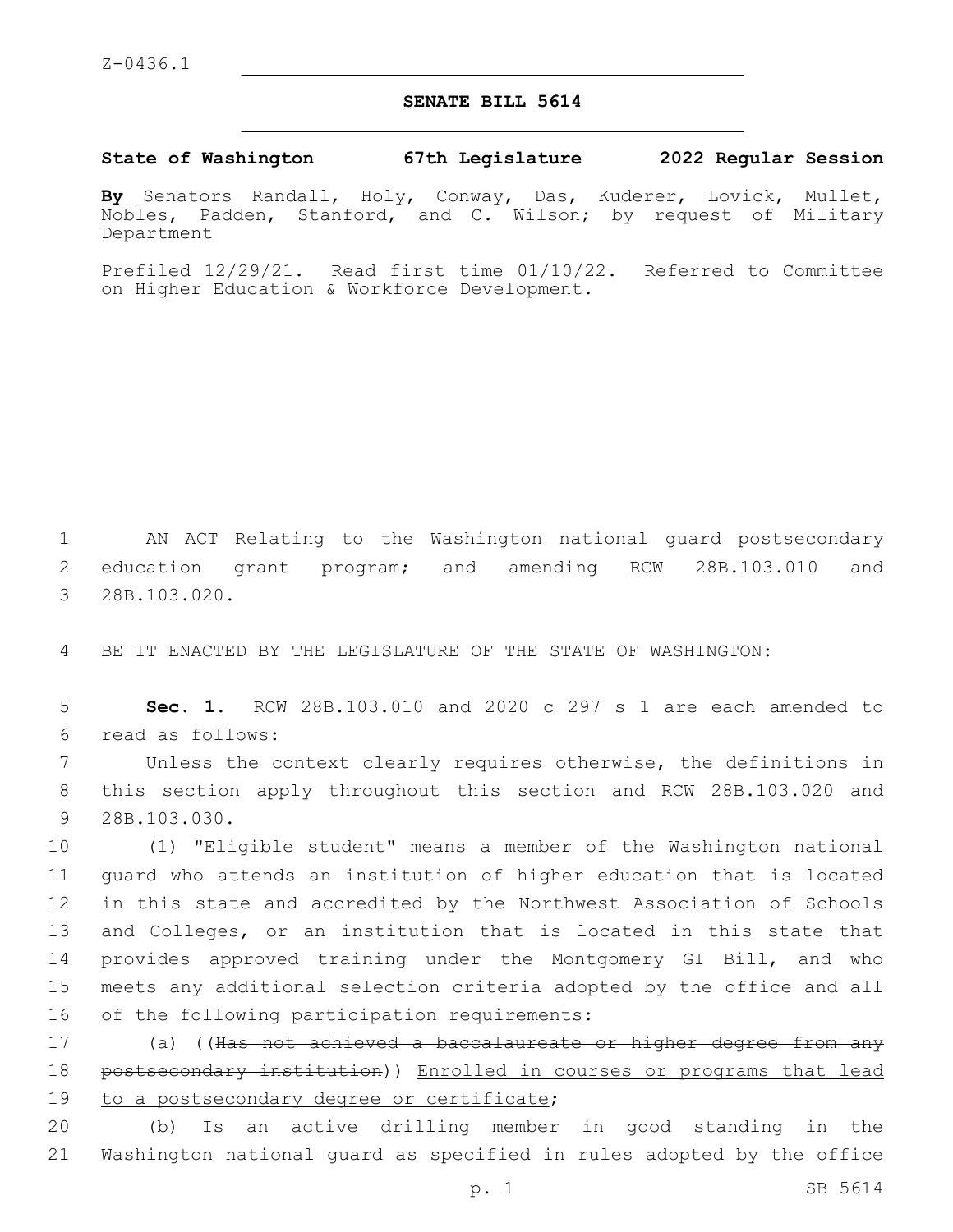for implementation of the Washington national guard postsecondary 2 education grant;

 (c) Has completed and submitted an application for student aid 4 approved by the office;

(d) Is a resident student as defined in RCW 28B.15.012; and

(e) Agrees to fulfill his or her service obligation.

 (2) "Forgiven" or "to forgive" or "forgiveness" means either to render service in the Washington national guard in lieu of monetary repayment, or to be relieved of the service obligation under rules 10 adopted by the office.

 (3) "Grant" means the Washington national guard postsecondary education grant as established in RCW 28B.103.020.

 (4) "Office" means the office of student financial assistance 14 created in RCW 28B.76.090.

 (5) "Participant" means an eligible student who has received a Washington national guard postsecondary education grant under this 17 chapter.

 (6) "Service obligation" means serving in the Washington national guard for a time period of at least one year of service in the Washington national guard for each year the student receives a Washington national guard postsecondary education grant.

 **Sec. 2.** RCW 28B.103.020 and 2020 c 297 s 2 are each amended to 23 read as follows:

 Subject to amounts appropriated for this specific purpose, the Washington national guard postsecondary education grant program is established. The program shall be administered by the office. In administering the program, the powers and duties of the office shall 28 include, but need not be limited to:

 (1) With the assistance of the Washington military department, the selection of eligible students to receive the Washington national 31 quard postsecondary education grant as follows:

 (a) An eligible student may receive a grant under this section to help pay for postsecondary education program costs as approved by the office. ((Awards shall be valued as follows)) Grants may not:

 (i) ((The difference between the student's tuition and required fees, less the value of any federal and state funded grant, 37 scholarship, or waiver assistance the students [student] receives; and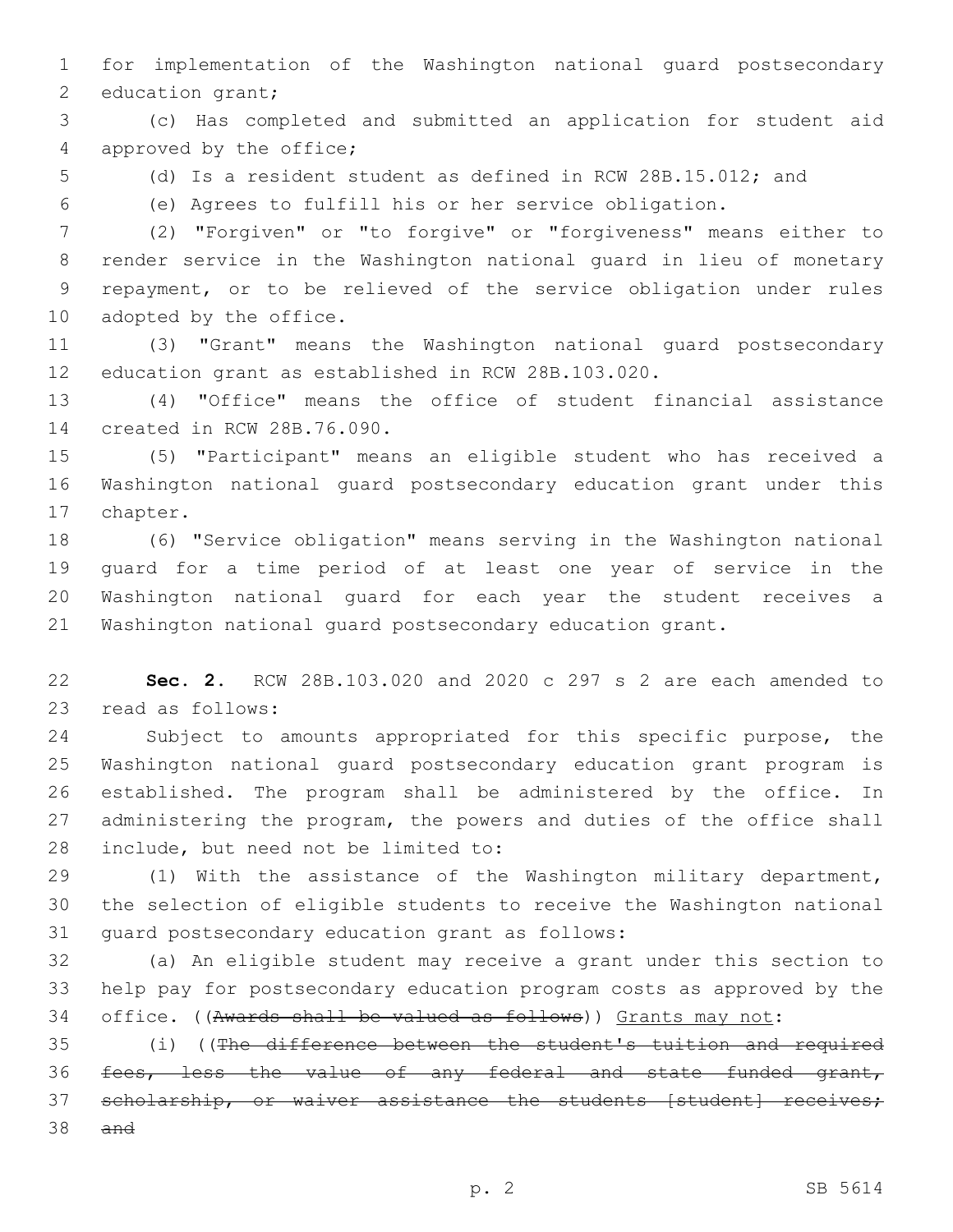(ii) Five hundred dollars for books and materials)) Exceed the maximum Washington college grant as defined in RCW 28B.92.030, plus 3 \$500 for books and supplies;

 (ii) Exceed the student's cost of attendance, when combined with all other public and private grants, scholarships, and waiver assistance the student receives; or

 (iii) Result in reduction of a participant's federal or other 8 state financial aid.

 (b) The Washington military department shall ensure that data needed to identify eligible recipients are promptly transmitted to 11 the office.

 (c) The annual amount of each Washington national guard postsecondary education grant may vary, but may not exceed the annual cost of undergraduate tuition fees and services and activities fees at the University of Washington, plus an allowance for books and 16 supplies.

17 (d) Washington national guard postsecondary ((<del>[education]</del>)) 18 education grant eligibility may not extend beyond five years or one hundred twenty-five percent of the published length of the program in 20 which the student is enrolled or the credit or clock-hour equivalent;

 (2) The award of grants funded by federal and state funds, private donations, or repayments from any participant who does not 23 complete the participant's service obligation;

 (3) The adoption of necessary rules and policies, including establishing a priority for eligible students attending an institution of higher education located in this state that is 27 accredited by the Northwest Association of Schools and Colleges;

 (4) The adoption of participant selection criteria. The criteria may include but need not be limited to requirements for: Satisfactory academic progress, enrollment in courses or programs that lead to a baccalaureate degree or an associate degree or a certificate, and satisfactory participation as a member of the Washington national 33 quard;

 (5) With the assistance of the Washington military department, the notification of participants of their additional service obligation or required repayment of the Washington national guard 37 postsecondary education grant; and